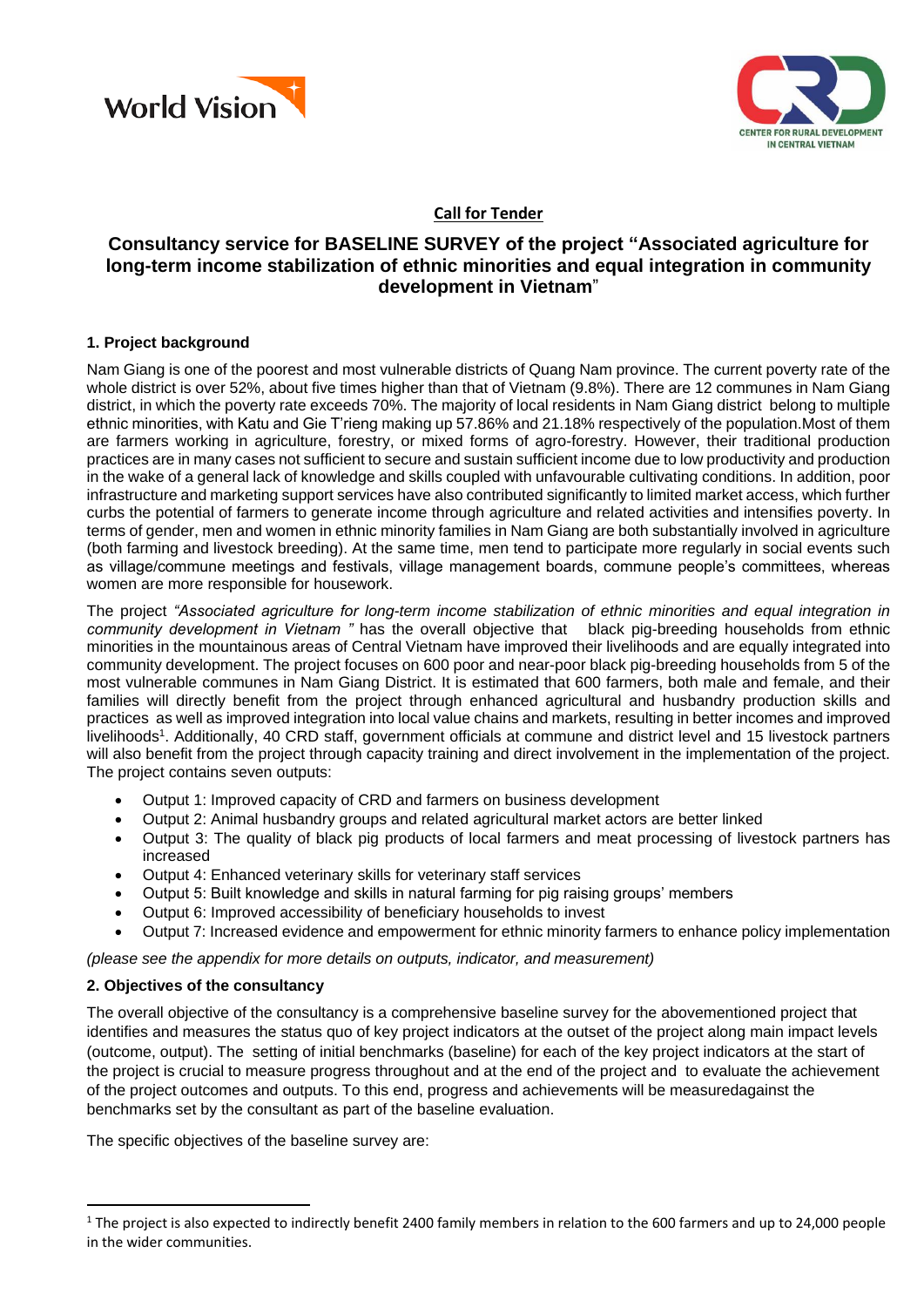- Set and discuss/interpret baseline values (benchmarks) for each key project indicator at outcome and output level (as per the logframe)
- Identify the current status of target beneficiaries from the baseline survey in perspective of project groups of indicator such as (I) household livelihood activities, households income, the contribution of different income souces, diversified income generating opportunities,(II) the degree of household participation in back pig production, current practice of livestock/ black pig farming, labour division and gender issue in black pig production, (III) household capacity on (knowledge and skills) of black pig farmers, and (IV) market accessibility and the current marketing practice of household in black pig business
- Analysis of the 3Es (efficiency, effectiveness, and equity) of project's logframe impacts, which then propose the modifications in the interventions and/or modifications of indicators if deemed necessary.

### **3. Scope of the consultancy**

The consultancy and related baseline survey should focus on five communes Thanh My, Ca Cady, Cha Val, Tà Bhing and Ta Poo in Nam Giang district that are targeted under this project. The consultancy consists of (1) an inception report, (2) conduct fieldwork to bench mark the project's indicator, and (3) produce a comprehensive final report on baseline survey.

The consultant is supposed to carry out the key activities listed below (Number of days are preliminary):

| #              | <b>Proposed activities</b>                                                                                                                                                                                                                                             | No of working day(s) |
|----------------|------------------------------------------------------------------------------------------------------------------------------------------------------------------------------------------------------------------------------------------------------------------------|----------------------|
|                | Develop an inception report that entails a<br>comprehensive description of the proposed research<br>methodology (including methods, data collection tools,<br>sampling, data collection, data analysis and limitations)<br>and a detailed timeline for the consultancy | 4                    |
| 2              | Fieldwork preparation (including enumerator training)                                                                                                                                                                                                                  | 2                    |
| 3              | Fieldwork for data collection                                                                                                                                                                                                                                          | 15                   |
| 5              | Data organizing, processing and analyzing                                                                                                                                                                                                                              | 6                    |
| 6              | Presentation on preliminary findings for BMZ project<br>staffs and partners                                                                                                                                                                                            | 3                    |
| $\overline{7}$ | A draft report in English                                                                                                                                                                                                                                              | 5                    |
| 8              | Finalize report and submit to BMZ project in English<br>(with summary in Vietnamese)                                                                                                                                                                                   | 3                    |
|                | <b>TOTAL</b>                                                                                                                                                                                                                                                           | 38                   |

*Note: The list of key activities and the timeframe are subject to changes and will be finalized after recruitment*

#### **4. Methodology**

The baseline survey should be based on a mixed method approach including a desk review as well as quantitative and qualitative methods. The consultant team will be responsible to develop a methodology and data collection tools that are best suited for the objectives of the consultancy and the local context. It is recommended to consider the following methods in the design of the methodology for this consultancy (these can be complemented by additional methods and tools):

- Desk review (external literature, key project documents)
- Structured interviews (household survey with a minimum of 235 households)
- Focus Group Discussions (minimum 2 gender-separate ones per commune)
- Key information interviews (with key stakeholders, minimum 12-14).

The methodology should be developed in consultation with the World Vision and CRD project management team as part of an inception report. The final methodology will have to be approved by World Vision Vietnam before implementation. A preliminary proposal for a suitable methodology should be included in the bid as part of the technical proposal (see below).

#### **5. Deliverables**

The consultant team should deliver the following deliverables: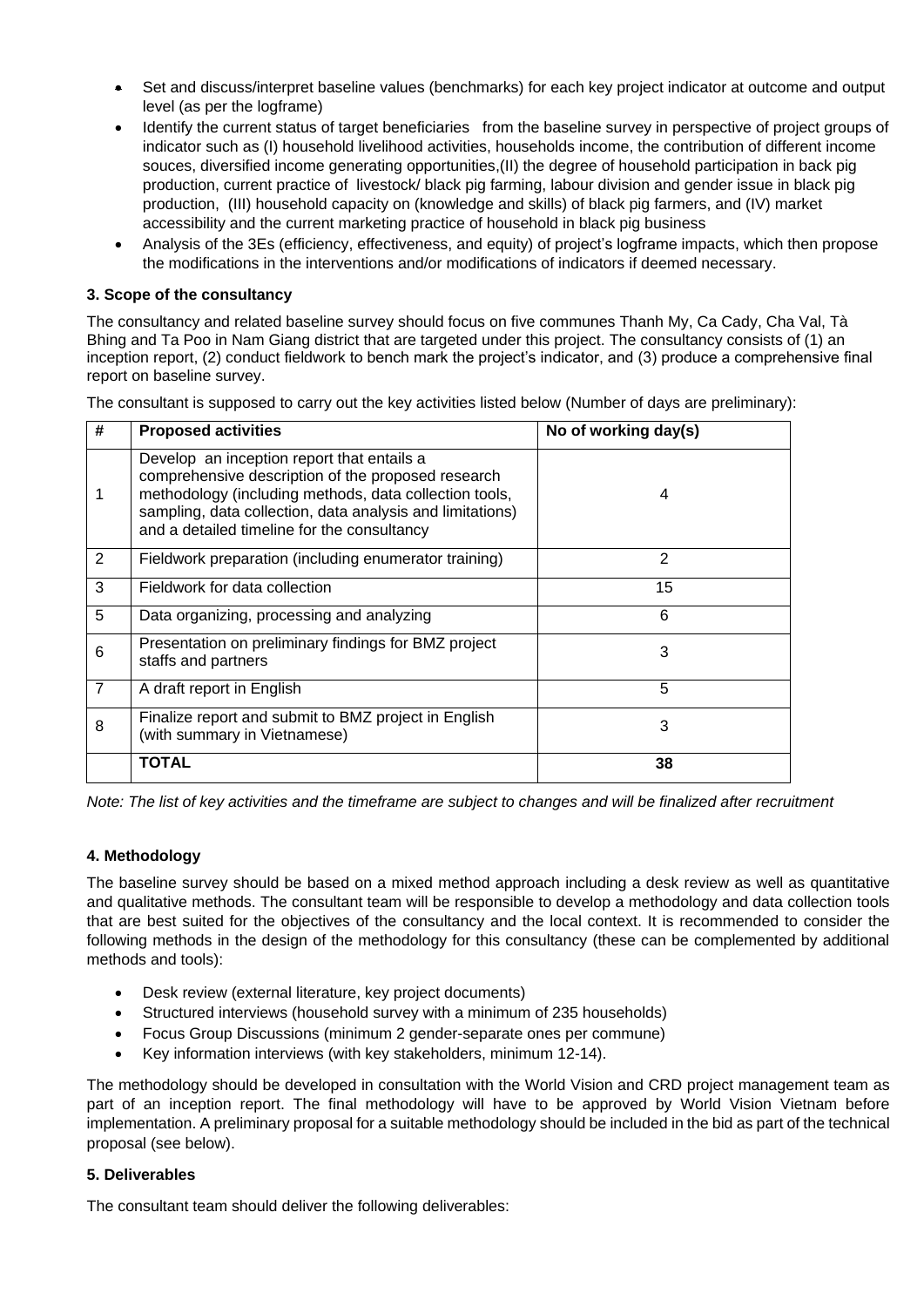- *Inception report:* The inception report should entail a detailed proposal for a methodology for the overall consultancy and a detailed timeline. In relation to the baseline assessment the report should at least outline and explain methods, sampling strategies , the data collection process (e.g. data collection tools, research setup etc.), data analysis and limitations . The consult is encouraged to add additional subsections to th report The report will be reviewed and approved by World Vision and CRD.
- Baseline assessment report: The consultant team will have to submit and present a baseline assessment report as the core deliverable of this consultancy. The baseline report should evaluate and set benchmarks for each project indicator at outcome and output level. In addition, the report should discuss the impact logic of the project which included (1) an analysis of the impact logic between the different impact levels (activities --) outputs --) outcomes) and (2) a review on the logical relationship between project indicators and the related output/outcome. The baseline assessment report should also entail recommendations for potential inconsistencies or gaps in the impact logic and provide recommendation for potential changes (e.g. of indicators).
- At the end of the consultancy, the consultant team is expected to share all data sets and related documents (e.g. questionnaires, transcripts) with World Vision and CRD. A more detailed outline of the deliverables will be registered in the final ToR after recruitment of the consultant team.
- Additionally, consultant should also present major findings to World Vision and CRD in a review and feedback meeting. Feedback obtained in the presentation should be incorporated in the final report of baseline survey.

### **6. Requirement for consultant team**

The consultants should have:

- At least Master's degrees in one of the following majors: rural development, Agricultural extension, farming system, animal husbandry, agribusiness and rural economies
- Knowledge and understanding of inclusive and sustainable animal husbandry, value chain development, social issues in rural in Central Vietnam generally and Quang Nam province particularly
- Strong skills and proven experience ( at least 5 years ) in conducting baseline survey
- Good experience and skills in working with ethnic minority people
- Strong analytical skills with both quantitative and qualitative, participatory methods.
- Strong coordination/organization/networking skills and experience in working in team
- Excellent English and Vietnamese writing skills.

#### **7. Timeline**

The tentative timeline for the consultancy is **15 June to - 10 August 2020.** The preliminary timeline for key deliverables is:

- The inception report is expected to be submitted within 10 days after the contract signing date
- Fieldwork (including preparation) is proposed to be done between 25th June 10th July 2020
- Preliminary findings of the baseline assessment should be presented to World Vision and CRD by 20 July 2020
- A first draft for the final baseline assessment report is expected to be send by by 25<sup>th</sup> July 2020
- The submission deadline for the final draft report is  $10<sup>th</sup>$  August 2020

A detailed timeline will be worked out jointly with the consultant team after recruitment.

#### **8. Submission of Bids/Proposals Technical and Financial Proposition**

Bids for this consultancy must contain a technical and financial proposition and additional documents. The following documents should be submitted together with the bid:

- Cover letter expressing interest
- CVs of all team members
- Technical proposal (including an introduction of the team structure, previous experiences in relation to the consultancy context, preliminary suggestions for the baseline assessment methodology, a preliminary work plan/timeline, and at least one work sample)
- Financial proposal that entails breakdowns for major costs components and specifies the proposed number of days and the consultancy fee (overall and rate per day in VND and USD)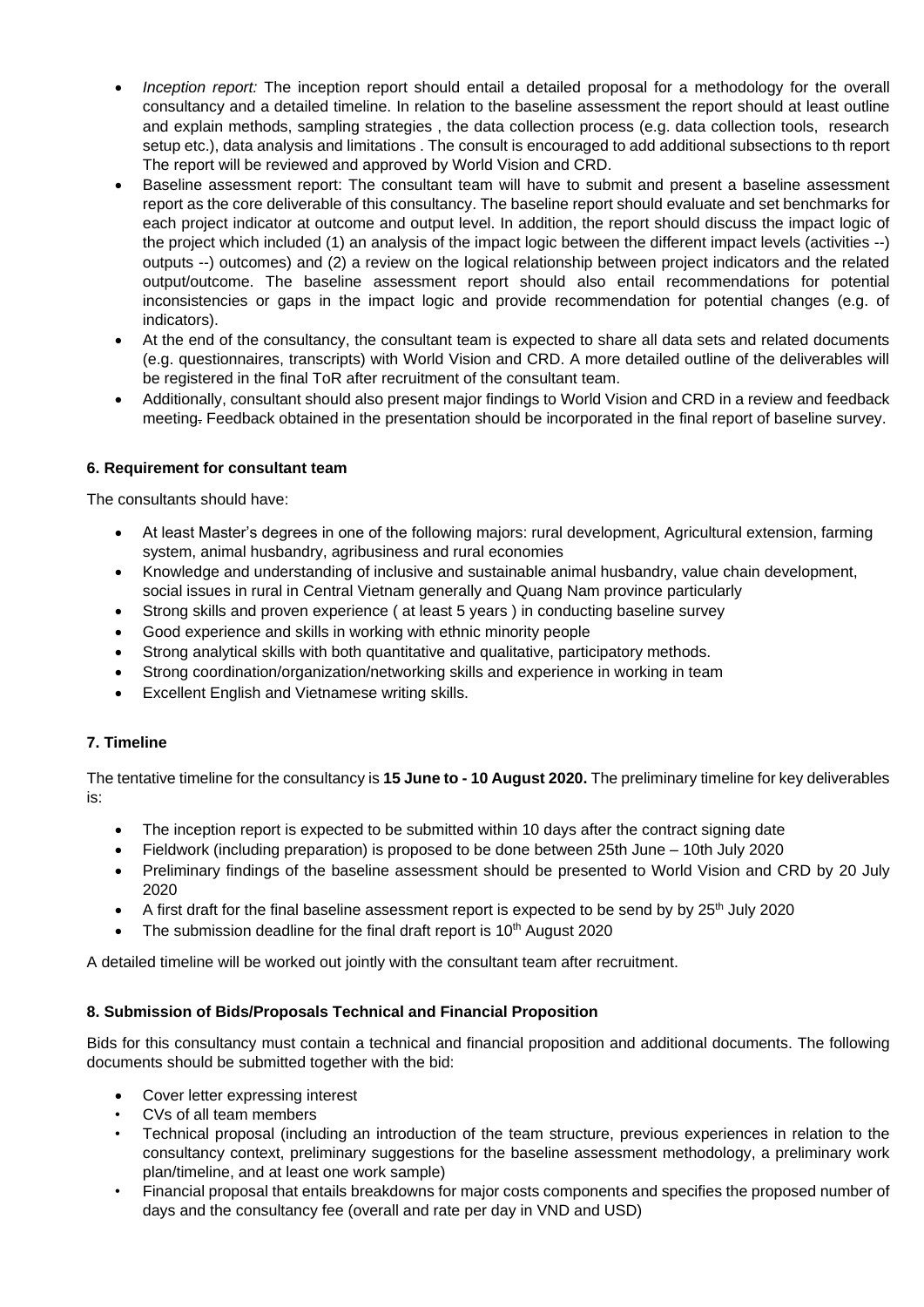**How to Apply: The Proposal should be submitted in English by email with subject mentioning "Back pig BASELINE SURVEY" to** *Khanhhl@crdvietnam.org* **and** cc to *Nguyen\_Thi\_Minh\_Phuong@wvi.org*

**The closing date for application: 5: 00 pm, 3 rd June 2020.**

## **APPENDIX: ESTINAMTED OUTCOME AND OUTPUT INDICATORS**

| <b>Basline</b>                                                                                                                                                                                                                                                                | <b>Aims value</b>                                                                                                                                                                                                                                                                                                                      |  |  |
|-------------------------------------------------------------------------------------------------------------------------------------------------------------------------------------------------------------------------------------------------------------------------------|----------------------------------------------------------------------------------------------------------------------------------------------------------------------------------------------------------------------------------------------------------------------------------------------------------------------------------------|--|--|
| Outcome: 600 poor minority households in Nam Giang District, Quang Nam province have self-organized<br>sustainable increased income through developed black pig farming and participate in political/society Community<br>Developments which improved their living conditions |                                                                                                                                                                                                                                                                                                                                        |  |  |
| 600 target households are the poor, with<br>average monthly income of €26,50 per capita.                                                                                                                                                                                      | • At least 90 target households will become the non-<br>poor with mean monthly income at least €34 per<br>capital at the end of the project.                                                                                                                                                                                           |  |  |
| 600 target households have had income from<br>$\bullet$<br>pig raising. (current income estimated at<br>baseline)                                                                                                                                                             | • 370 target households will have increased income<br>from pig raising by at least 35% during the project.                                                                                                                                                                                                                             |  |  |
| The target households' mean productivity is<br>$\bullet$<br>about 30 kg per pig per year due to poor<br>techniques                                                                                                                                                            | • 600 target households' mean productivity will increase<br>to 45 kg per pig per year thanks to applying<br>techniques transferred by the project, which in turn<br>make increased income for the target households                                                                                                                    |  |  |
| On average, a household raise 02 pig in a year<br>on average due to limited market and capital.                                                                                                                                                                               | • The 600 target households will raise at least 05 pigs<br>in a year on average so that their income from black<br>pig raising will increase.                                                                                                                                                                                          |  |  |
| 600 target households sell about 20% volume<br>of black pigs they produce for cash income<br>because market access is limited and their<br>production is oriented to self-consumption.                                                                                        | • 600 target households will sell at least 50% volume<br>of black pigs they produce for cash income which<br>will be used to reinvest in their livelihood activities<br>and to cover such expenses as education cost and<br>living cost for their improved life quality.                                                               |  |  |
| 600 target households sell their pigs at low<br>$\bullet$<br>price (about 4,4 kg per life pig) because they<br>can produce the only single product of alive<br>pig with low quality due degraded breeds and<br>backward production techniques and lack of<br>market access.   | • 300 target households will be able to sell their pigs at<br>higher price (increase of 20% per kilo price) because<br>they can produce a number of pig products with high<br>quality and market access is developed. This in turn<br>will bring additional income to them.                                                            |  |  |
| Output 1: Improved capacity of CRD and key members of animal husbandry groups on business<br>development                                                                                                                                                                      |                                                                                                                                                                                                                                                                                                                                        |  |  |
| 03 out of CRD's 25 staff have ever been trained<br>$\bullet$<br>on business and value chain related issues.                                                                                                                                                                   | 20 CRD staff will be trained in business skills and<br>value chain development                                                                                                                                                                                                                                                         |  |  |
| 01 CRD's staff can provide good support for<br>$\bullet$<br>farmers in developing business and value chain                                                                                                                                                                    | 5 CRD staffs will provide supports for farmers in<br>٠<br>developing business and value chain and over 70%<br>of these farmers will rate them as good facilitator.                                                                                                                                                                     |  |  |
| 600 target households have never received any<br>٠<br>trainings on and thus lack of knowledge and<br>skills on business (business planning, risk<br>management, financial management, etc.) and<br>value chain development.                                                   | 250 target households are trained on business<br>skills (making business plan, financial planning,<br>collective selling (pigs/piglets) and buying<br>(production inputs such as fertilizers, feed),<br>negotiation and at least 200 of them will self-<br>evaluate that their business/entrepreneurial skills<br>increase by over 50% |  |  |
| 300 target households do business (making<br>cash income of estimated 30%) and the<br>remaining do production mostly for self-<br>consumption only. (Cash income estimated at<br>baseline)                                                                                    | 400 target households do business with the sale of<br>pigs and have increased their liquidity by 65%.                                                                                                                                                                                                                                  |  |  |
| Output 2: Improved linkage between animal husbandry groups and related agricultural market actors                                                                                                                                                                             |                                                                                                                                                                                                                                                                                                                                        |  |  |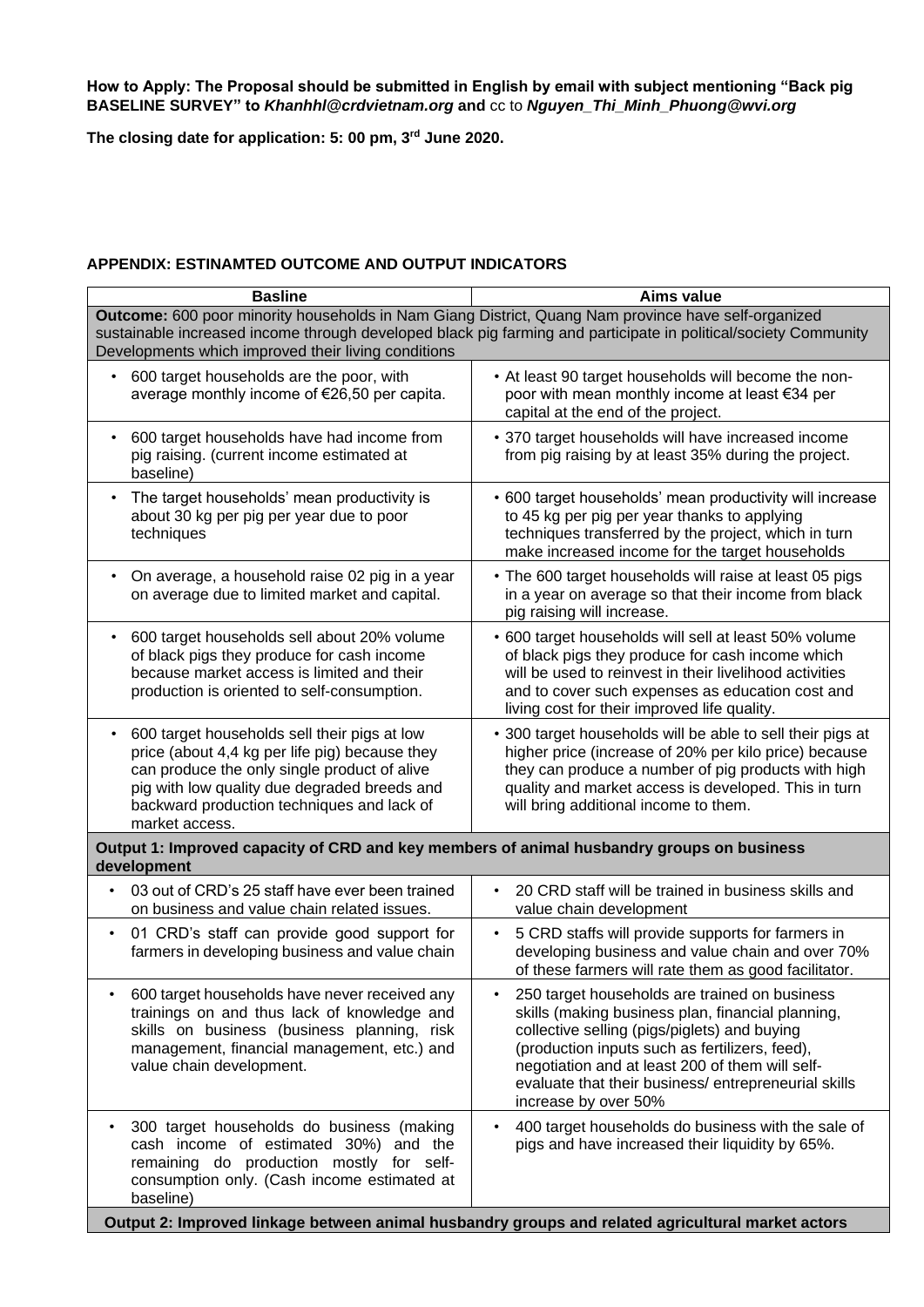| • There is a single channel market within commune<br>for those who want to sell their pigs;                                                                                                                                                                                                                                                                                   | • At least 03 channel markets will be available across<br>target communes and district.                                                                                                                                                                                              |  |  |  |
|-------------------------------------------------------------------------------------------------------------------------------------------------------------------------------------------------------------------------------------------------------------------------------------------------------------------------------------------------------------------------------|--------------------------------------------------------------------------------------------------------------------------------------------------------------------------------------------------------------------------------------------------------------------------------------|--|--|--|
| .600 target households rely on coincident<br>procedures if they sell their pig products.<br>• There are 09 animal husbandry groups with 20<br>members per group established during the World<br>Vision's project.                                                                                                                                                             | • 30 animal husbandry groups (20 member<br>households on average per group) including the<br>existing 09 groups and 21 groups newly established<br>will operate actively and sustainably.                                                                                            |  |  |  |
| • There are no cooperative, no slaughterhouse and<br>no processing unit in the project site.                                                                                                                                                                                                                                                                                  | • 01 cooperative and 06 slaughterhouses and<br>processing units will be established and able to<br>provide input and output services (veterinary<br>medicine, animal feed, slaughtering, processing, etc.)<br>for pig raising activities in the project site.                        |  |  |  |
| • No linkages exist between pig raising households<br>and any other market actors (enterprises,<br>companies, supermarket, etc.).                                                                                                                                                                                                                                             | • 03 contracts, MoUs and/or agreements for pig<br>product consumption will be established and fully<br>complied between pig raising groups or cooperative<br>and other market actors since mid- second year of<br>the project.<br>• At least 100 target hhs will engage in the above |  |  |  |
|                                                                                                                                                                                                                                                                                                                                                                               | contracts/MOUs                                                                                                                                                                                                                                                                       |  |  |  |
| Output 3: Improved quality of black pig products through training on quality specialty black piglet for<br>local farmers and meat processing for livestock partners                                                                                                                                                                                                           |                                                                                                                                                                                                                                                                                      |  |  |  |
|                                                                                                                                                                                                                                                                                                                                                                               | • 25 people from the local livestock partners have<br>knowledge on standard black piglet production and<br>pork meat products processing from trainings or<br>study tours provided by the project and at least 20<br>people self-evaluate that they apply skills practically         |  |  |  |
| • Nobody from local livestock partners have been<br>trained to become Trainers of Training and are<br>hence yet not able to do transfer knowledge.                                                                                                                                                                                                                            | • At least 5 among the abovementioned 25 people will<br>have sufficient capacity to provide training for<br>farmers in standard black piglet production and pork<br>meat products processing; and 70% of these farmers<br>rate them as good trainer.                                 |  |  |  |
| . None of the 600 target households have been<br>trained on technical process of producing<br>standard black piglets and processing pork meat<br>products.                                                                                                                                                                                                                    | • 250 target households will be trained in production of<br>standard black piglet and pork meat product<br>processing; and at least 200 people self-evaluate<br>that they apply skills practically                                                                                   |  |  |  |
| • There are no target households who can produce<br>technical standard piglets in the project site.                                                                                                                                                                                                                                                                           | • At least 50 of the 600 target households (10 model<br>households and 40 replicated households) will raise<br>sows to produce standard black piglets.                                                                                                                               |  |  |  |
| . The only single pig product which the target<br>household sell is live pig.                                                                                                                                                                                                                                                                                                 | • At least 3 pig products with registered brand name<br>(raw meat, bacon, sausage) will be produced and<br>sold by the target households under the project.                                                                                                                          |  |  |  |
| • None of the 600 target households use technical<br>standard black piglet                                                                                                                                                                                                                                                                                                    | • 450 target households will have at least one<br>technical standard piglet in their pig production<br>during the project.                                                                                                                                                           |  |  |  |
| . Output 4: Enhanced veterinary skills for veterinary staff services and farmers                                                                                                                                                                                                                                                                                              |                                                                                                                                                                                                                                                                                      |  |  |  |
| • 01 of 6 CRD's project staff have some knowledge<br>on pig natural farming while none of commune-<br>level vet staff have this knowledge.                                                                                                                                                                                                                                    | • 5 CRD's field staff and 15 commune vet staff are<br>trained in pig natural farming; they have trained<br>famers what they have learnt and over 70% these<br>farmers will evaluate them as a good trainer.                                                                          |  |  |  |
| • There are 3 vets at district level and 1 vet in<br>each commune and no one at village level, the<br>vet services therefore are limited.<br>• All of these vet have ever been trained, but they<br>are not yet trained to upgrade their knowledge<br>and skills on vaccination,<br>inspection and<br>treatment, disease control and eradication,<br>artificial insemination. | • 15 commune-level vet staff will be trained (3 per<br>project commune) will have upgraded knowledge and<br>skills in vet; they will serve all the target households<br>and over 60% these households will satisfy with their<br>service.                                            |  |  |  |
| • 40% demand of the target households is met by                                                                                                                                                                                                                                                                                                                               | • 80% demand of the target households will be met by                                                                                                                                                                                                                                 |  |  |  |